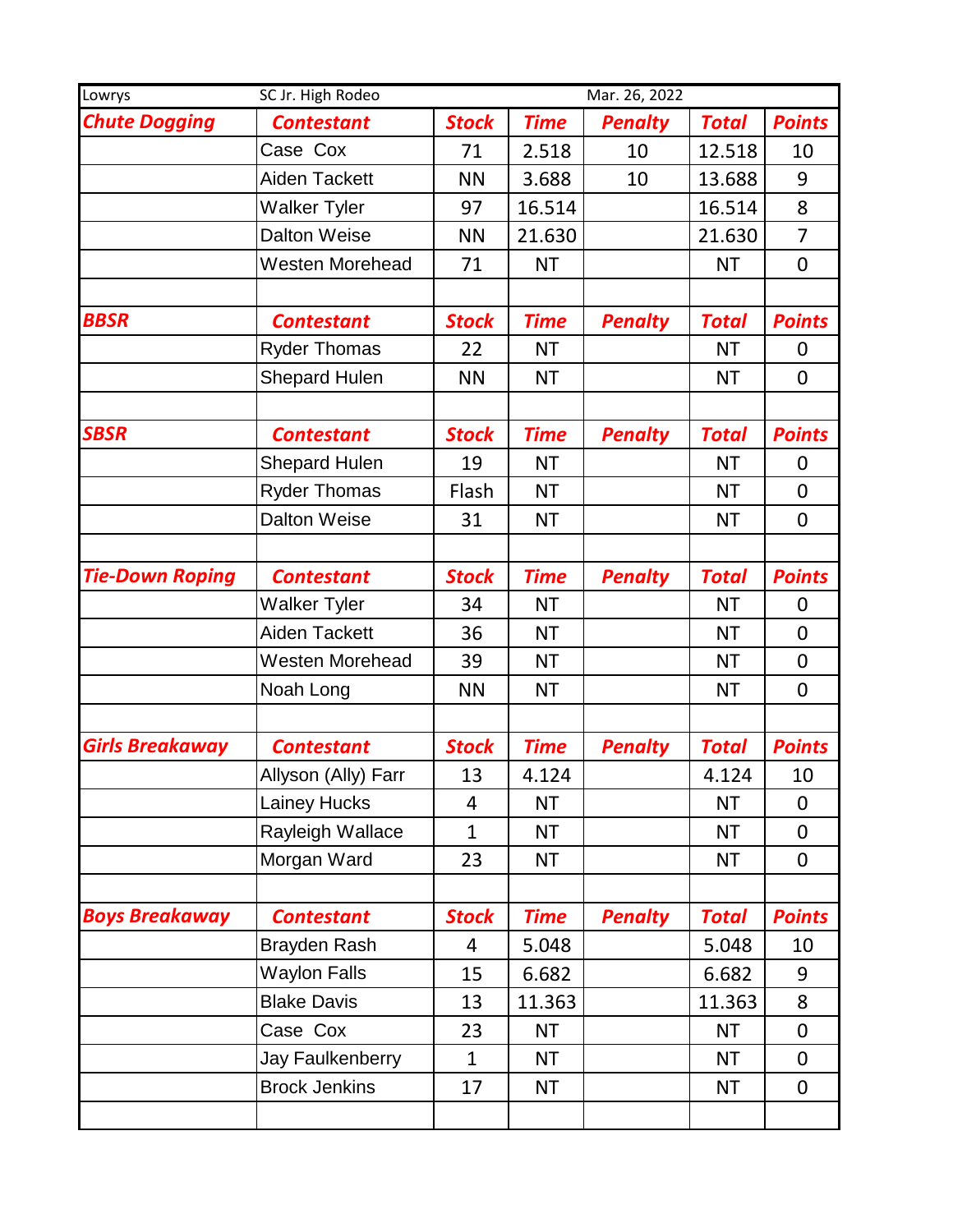| <b>Ribbon Roping</b> | <b>Contestant</b>      | <b>Stock</b>   | <b>Time</b> | <b>Penalty</b> | <b>Total</b> | <b>Points</b>  |
|----------------------|------------------------|----------------|-------------|----------------|--------------|----------------|
| 1                    | <b>Aiden Tackett</b>   | 13             | <b>NT</b>   |                | <b>NT</b>    | 0              |
| 1                    | Natalie Brown          | 13             | <b>NT</b>   |                | <b>NT</b>    | $\overline{0}$ |
| $\overline{2}$       | Noah Long              | 17             | 12.185      |                | 12.185       | 10             |
| $\overline{2}$       | <b>Campbell Ashley</b> | 17             | 12.185      |                | 12.185       | 10             |
| 3                    | DP - Noah Long         | 4              | <b>NT</b>   |                | <b>NT</b>    | 0              |
| 3                    | Lainey Hucks           | 4              | <b>NT</b>   |                | Nt           | 0              |
| 4                    | Westen Morehead        | $\mathbf{1}$   | <b>NT</b>   |                | <b>NT</b>    | $\overline{0}$ |
| 4                    | Mati Clayton           | $\mathbf{1}$   | <b>NT</b>   |                | <b>NT</b>    | $\mathbf 0$    |
| 5                    | <b>Walker Tyler</b>    | $\overline{2}$ | <b>NT</b>   |                | <b>NT</b>    | 0              |
| 5                    | <b>Taylor Tessner</b>  | $\overline{2}$ | <b>NT</b>   |                | <b>NT</b>    | 0              |
| 6                    | <b>Waylon Falls</b>    | 15             | <b>NT</b>   |                | <b>NT</b>    | 0              |
| 6                    | Allyson (Ally) Farr    | 15             | <b>NT</b>   |                | <b>NT</b>    | $\mathbf 0$    |
|                      | Case Cox               | 23             | 16.620      |                | 16.620       | 9              |
|                      | Gabbie Metta           | 23             | 16.620      |                | 16.620       | 9              |
|                      |                        |                |             |                |              |                |
| <b>Barrel Racing</b> | <b>Contestant</b>      | <b>Stock</b>   | <b>Time</b> | <b>Penalty</b> | <b>Total</b> | <b>Points</b>  |
|                      | Jasmine Branton        |                | 16.257      |                | 16.257       | 10             |
|                      | Rayleigh Wallace       |                | 16.406      |                | 16.406       | 9              |
|                      | Allyson (Ally) Farr    |                | 16.661      |                | 16.661       | 8              |
|                      | Savannah Caston        |                | 16.748      |                | 16.748       | $\overline{7}$ |
|                      | <b>Campbell Ashley</b> |                | 16.992      |                | 16.992       | 6              |
|                      | <b>Taylor Tessner</b>  |                | 17.272      |                | 17.272       | 5              |
|                      | Natalie Brown          |                | 17.313      |                | 17.313       | 4              |
|                      | Delaney Davidson       |                | 17.367      |                | 17.367       | 3              |
|                      | <b>Britney Moss</b>    |                | 17.716      |                | 17.716       | $\overline{2}$ |
|                      | Morgan Ward            |                | 18.706      |                | 18.796       | $\mathbf{1}$   |
|                      | <b>Grace O'Dell</b>    |                | 19.618      |                | 19.618       | 0              |
|                      | <b>Ava Surratt</b>     |                | 20.519      |                | 20.519       | 0              |
|                      | <b>Ally Liner</b>      |                | 20.912      |                | 20.912       | 0              |
|                      | Gabbie Metta           |                | 15.933      | 5              | 20.933       | $\mathbf 0$    |
|                      | Arden Plyler           |                | 17.092      | 5              | 22.092       | 0              |
|                      | <b>Lainey Hucks</b>    |                | 17.790      | 5              | 22.790       | 0              |
|                      | <b>Baylee Boyd</b>     |                | <b>NT</b>   |                | <b>NT</b>    | 0              |
|                      | Karsyn Thomas          |                | <b>NT</b>   |                | <b>NT</b>    | $\overline{0}$ |
|                      | Maryssa Chapman        |                | <b>NT</b>   |                | <b>NT</b>    |                |
|                      |                        |                |             |                |              |                |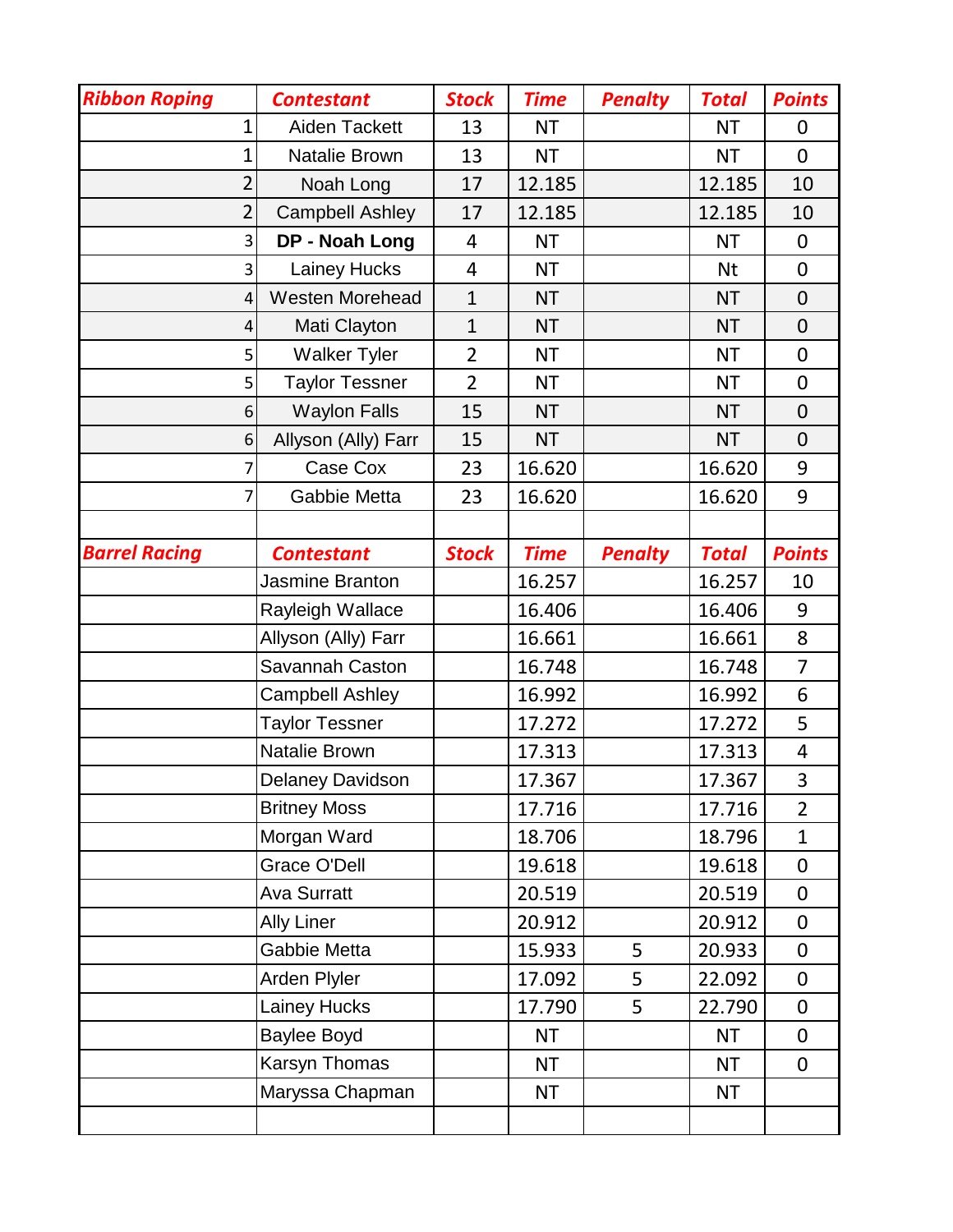| <b>Pole Bending</b> | <b>Contestant</b>       | <b>Stock</b> | <b>Time</b> | <b>Penalty</b> | <b>Total</b> | <b>Points</b>  |
|---------------------|-------------------------|--------------|-------------|----------------|--------------|----------------|
|                     | Jasmine Branton         |              | 22.3        |                | 22.300       | 10             |
|                     | Savannah Caston         |              | 23.223      |                | 23.233       | 9              |
|                     | Rayleigh Wallace        |              | 24.54       |                | 24.549       | 8              |
|                     | Allyson (Ally) Farr     |              | 24.715      |                | 24.715       | $\overline{7}$ |
|                     | Morgan Ward             |              | 24.851      |                | 24.851       | 6              |
|                     | <b>Delaney Davidson</b> |              | 24.939      |                | 24.939       | 5              |
|                     | Lainey Hucks            |              | 25.839      |                | 25.839       | $\overline{4}$ |
|                     | <b>Grace O'Dell</b>     |              | 26.325      |                | 26.325       | 3              |
|                     | <b>Britney Moss</b>     |              | 27.831      |                | 27.831       | $\overline{2}$ |
|                     | Baylee Boyd             |              | 23.806      | 5              | 28.806       | $\mathbf{1}$   |
|                     | <b>Taylor Tessner</b>   |              | 25.699      | 5              | 30.699       | 0              |
|                     | <b>Ally Liner</b>       |              | 33.173      |                | 33.173       | $\overline{0}$ |
|                     | Arden Plyler            |              | 24.006      | 10             | 34.006       | 0              |
|                     | Collins gambrell        |              | 34.258      |                | 34.258       | 0              |
|                     | Maryssa Chapman         |              | <b>NT</b>   |                | <b>NT</b>    | 0              |
|                     | <b>Ava Surratt</b>      |              | <b>NT</b>   |                | <b>NT</b>    | $\overline{0}$ |
|                     | <b>Campbell Ashley</b>  |              | <b>NT</b>   |                | <b>NT</b>    | 0              |
|                     | Gabbie Metta            |              | ΝT          |                | <b>NT</b>    | 0              |
|                     |                         |              |             |                |              |                |
| <b>Team Roping</b>  | <b>Contestant</b>       | <b>Stock</b> | <b>Time</b> | <b>Penalty</b> | <b>Total</b> | <b>Points</b>  |
| $\mathbf{1}$        | Noah Long               | 36Y          | <b>NT</b>   |                | <b>NT</b>    | $\mathbf 0$    |
| $\mathbf{1}$        | Westen Morehead         | 36Y          | <b>NT</b>   |                | <b>NT</b>    | $\overline{0}$ |
| $\overline{2}$      | Case Cox                | 50           | NT          |                | <b>NT</b>    | $\mathbf 0$    |
| $\overline{2}$      | Aiden Tackett           | 50           | <b>NT</b>   |                | <b>NT</b>    | $\pmb{0}$      |
| 3                   | DP - Case Cox           | 36W          | Nt          |                | <b>NT</b>    | 0              |
| 3                   | Brayden Rash            | 36W          | NT          |                | <b>NT</b>    | $\mathbf 0$    |
| 4                   | Jay Faulkenberry        | 57           | <b>NT</b>   |                | <b>NT</b>    | 0              |
| 4                   | <b>Blake Davis</b>      | 57           | <b>NT</b>   |                | <b>NT</b>    | $\mathbf 0$    |
|                     |                         |              |             |                |              |                |